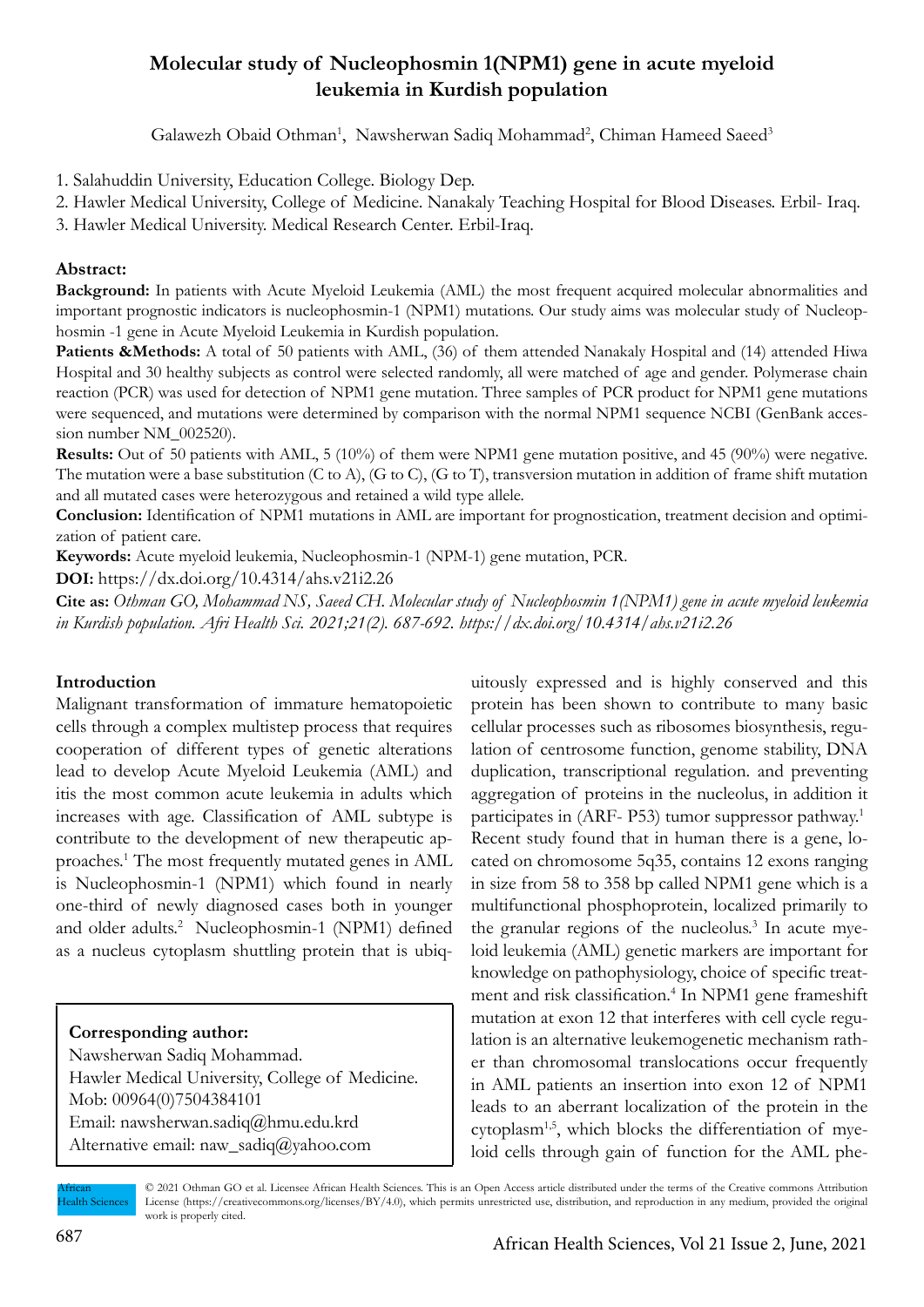notype.6 Moreover, tumorigenic effect can confer due to impairment of NPM1 function and this because of deletion or dislocation or the enhancement of NPM1 function due to overexpression.<sup>5</sup>

Understanding the molecular mechanisms by which mutant NPM1 promotes leukemogenesis and for the maintenance of leukemia, identification of NPM1 gene mutations might help clinician to provide proper treatment for the patients.<sup>2</sup> This study is designed to evaluate Nucleophosmin-1(NPM1) gene in Acute Myeloid Leukemia in Kurdish population.

# **Patients & methods Blood Sampling**

The studied patients included 50 patients with AML 20  $(40\%)$  were male and 30  $(60\%)$  were female) of whom (36) attended Nanakaly Hospital and (14) patients attended Hiwa hospital together with 30 apparently healthy subjects as control selected randomly who were of comparable age and sex. Forty-one patients were diagnosed as de novo AML and 2 patients were diagnosed as secondary AML evolving from preexisting MDS. Forty two patients were newly diagnosed, and 8 patients were in relapse. Twenty were male and (30) were female their ages ranged between (1-97 years). Clinical data including present, past, and family history were registered. The study has been approved by ethical committee of the College of Education, Salahuddin University. From each patient and control, 2 ml of EDTA anticoagulated venous blood was obtained for DNA Extraction in Hawler Medical University/Research Center Laboratory. The Tubes for DNA study were kept in deep freeze (-20oC) until the day of analysis. Peripheral blood, bone marrow aspirate and biopsy smears of the patients were examined in addition to immunophenotypic study by at least two hematology consultants for diagnosis of AML and their sub classification according to FAB classification.

# **DNA Extraction and Detection of NPMI Mutation**

All samples were analyzed for NPMI mutation in exon 12 using PCR method. Mononuclear cells were isolated from the leukemia samples by centrifugation and genomic DNA extracted according to the kit protocol (Bioneer).

# **Sample amplification**

The polymerase chain reaction (PCR) amplification of the NPM1 gene exon 12 fragments was performed with the following oligonucleotide primers: forward (NPM11-F) (5'-ACCACATTTCTTTTTTTTTTTTTC-CAGGCT-3') and reverse (NPM12-R) (5'-CCTGGA-CAACATTTAT CAAACACGGTA-3') One and half µl of primers and 1.5 µl of genomic DNA was amplified in a 50  $\mu$ l reaction mixture contain (47  $\mu$ l) of one PCRTM which is a ready to use PCR reaction mixture (is a pre mixed solution containing Taq DNA polymerase, PCR buffer, dNTPs, gel loading dyes and novel green, It contains the fluorescence dye which is directly detected on the blue light transilluminator or UV epi-illuminator after the DNA electrophoreses. A positive reaction was assessed in duplicate and a negative control was included in each reaction. PCR amplification was performed using PCR Thermal cycler ,Amplification process consisted of 2 min at 95°C for denaturation 35 cycles of 1 min at 94°C for denaturation, 30 sec at 61°C for annealing, 1 minute at 72°C for extension and 7 minutes at 72°C for the final extension.

# **GEL Electrophoresis**

Ten µl of the PCR product was electrophoresed on 2.5% agarose gel (Bioneer), using 100 bp DNA ladder. The one MARK 100 with novel green was optimized for direct loading on to unstained agarose gels. The ladders provide highest level of convenience during the routine handling and avoid commonly used gel staining procedures with ethidium bromide.

# **DNA Sequencing and Nucleotide Alignment**

Three samples of PCR product for NPMI gene mutations was sequenced, the sampls was sent to the Genomic institute by lab in Hawler.

# **Results**

This study showed male to female ratio 1:1.5. The mean age of cases was (36.47) years, peak age incidence was in the sixth decade forming 10 (20%) cases followed by first and third decades forming 8 (16 %) cases of each. Out of 50 patients with AML 5 (10%) of them were NPMI mutation positive, and 45 (90%) were negative. (Figure 1).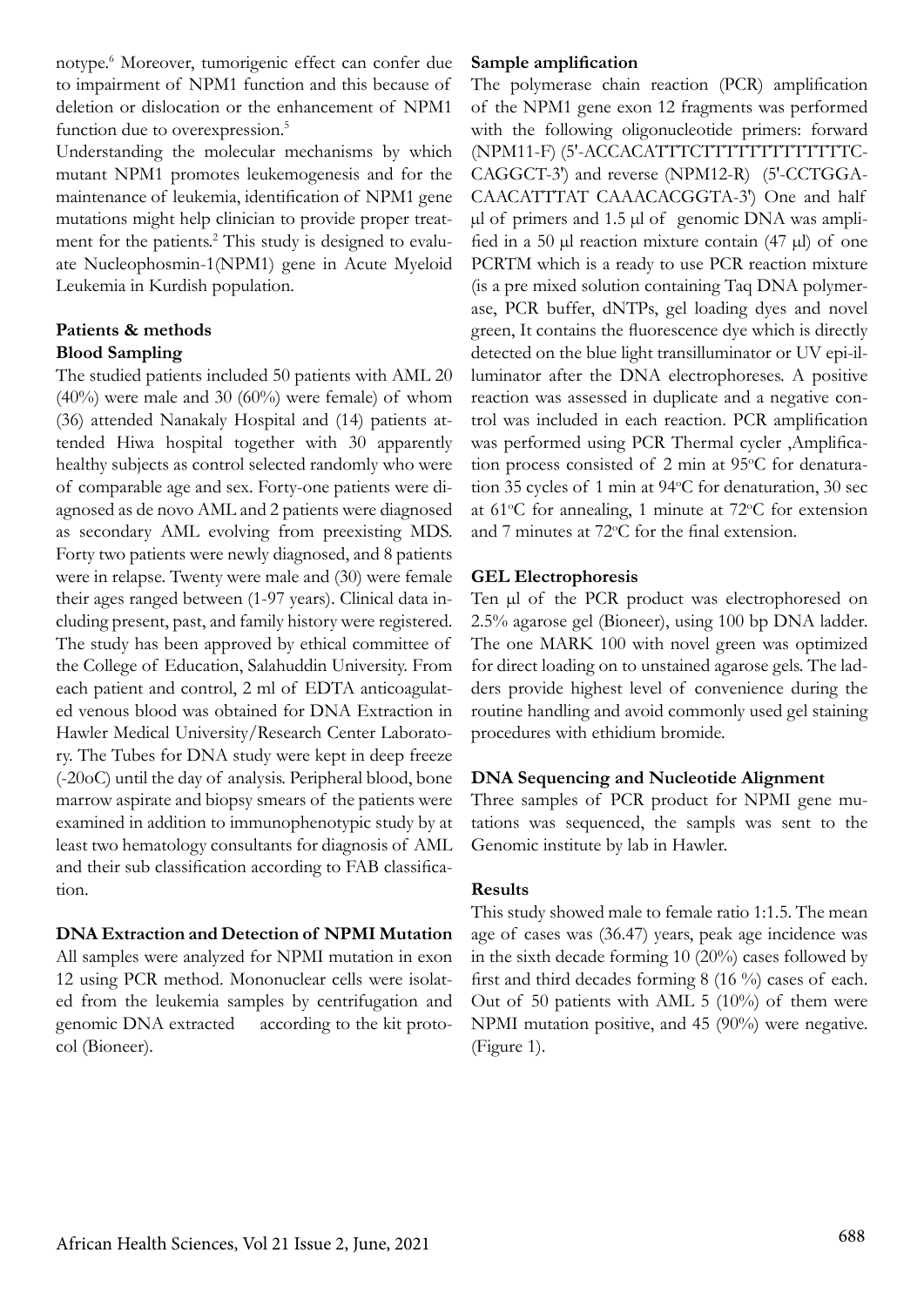M 12 13 14 15 16 17 18 19 20 21 22 23 24 25



**Figure 1:** PCR product on 2.5% agarose gel electrophoresis for detection of *NPMI* mutation in adult AML patients. Lane 1 and 2: Amplified product from healthy control. Lane 7,10,23 and 25 amplified products from patients show extra mutated band of *NPMI*. Other Lanes amplified product from patients' wild type (about 133 bp). M: marker.

#### **DNA Sequencing and Nucleotide Alignment**

NPM1mutation was detected in 5 out of 50 cases (10%). Different sequence variants were observed, Three samples were randomly selected from 5 positive to a frame shift in the re samples for sequence analysis of NPM1mutation. the mutations were determined by comparison with the normal NPM1 sequence (GenBank accession number NM\_002520) and a normal control that was included in each run sequence alignment was performed with Clus-

equencing and Nucleotide Alignment tal W (using default settings) in MEGA 4.0.2 software). Different sequence variants were observed, all leading to a frame shift in the region encoding the C-terminal of the NPM1 protein. All mutations consisted of insertion. For our results to be certified also by manual using the normal sequence of NPM1 with Exons. Indeed, the results confirmed the identity of the NPMI gene isolated from the patient's samples with that in NCBI as shown in figure (2).



Figure 2: Example of nucleotide aliment NPMI gene sequence from AML with that reported in Gene bank NCBI standard Nucleotide Blast (Query: our result, Sbject: NCBI).

The results show that there was a base substitution (C to A), (G to C) and (G to T) transversion mutation. While S is G or C according to nucleotide ambiguity code, and Y is C to T NM\_002520.6 Homo sapiens

TTCAA**GATCTCTG**GCAGTGGAGGAA

nucleophosmin 1 (NPM1), transcript variant mRNA. In our study all mutated cases were heterozygous and retained a wild type allele. All mutations consisted of insertion, deletion and substitution.

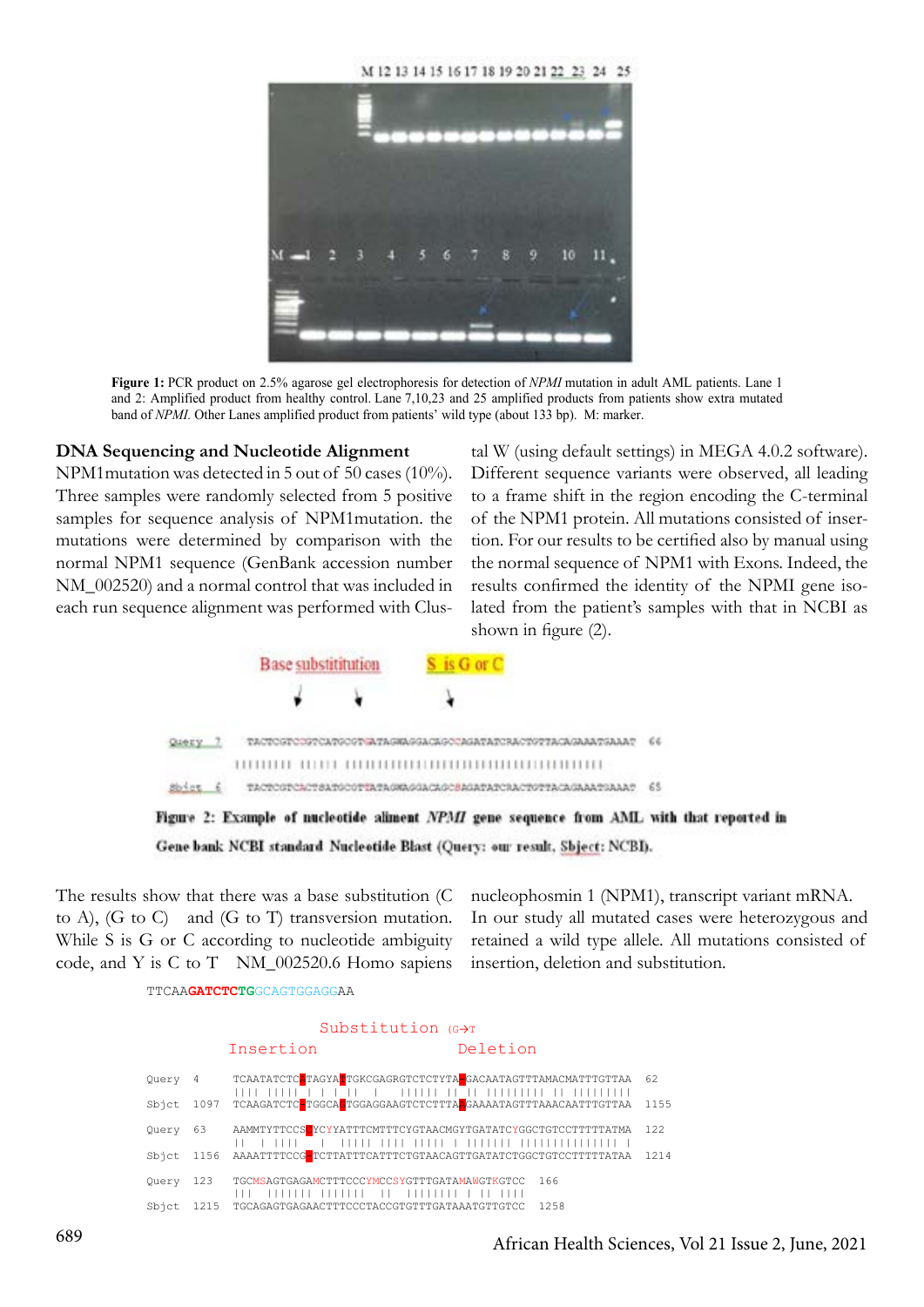The results show that there were many types of mutation in DNA sequence represent insertion of nitrogen base A just before the coding region which is represent splice- site mutation and affected the transcription factor of this exon and failure of transcription and translation, also a base substitution (G to T), transversion mutation, deletion of nitrogen base A which leading to truncated proteins. Also, another type of mutation was observed in this sequence represent insertion of nitrogen base C in coding region which leading to frameshift mutation and finally changes all codons.

While the letters M represent nitrogen base C or A, S represent G or C, K represent T or G, W represent A or T and finally Y represent C or T

|       |      | ggctattcaa gatctctggc agtggaggaa gtctctttaa gaaaatagtt                 |
|-------|------|------------------------------------------------------------------------|
|       |      |                                                                        |
|       |      | 1201 tgtccttttt ataatgcaga gtgagaactt tccctaccgt gtttgataaa tgttgtccag |
|       |      | 1261 gttctattgc caagaatgtg ttgtccaaaa tgcctgttta gtttttaaag atggaactcc |
|       |      | 1321 accctttgct tggttttaag tatgtatgga atgttatgat aggacatagt agtagcggtg |
|       |      | 1381 gtcagacatg gaaatggtgg ggagacaaaa atatacatgt gaaataaaac tcagtatttt |
|       |      | 1441 aataaaqta                                                         |
|       |      |                                                                        |
| Ouery | -31  | 90<br>AGGACAGCCAGATATCRACTGTTACAGAAATGAAATAAGACGGAAAATTTTTTAACAAAT     |
|       |      |                                                                        |
| Sbict | 1206 | 1147<br>AGGACAGCCAGATATCAACTGTTACAGAAATGAAATAAGACGGAAAATTTTTTAACAAAT   |
| Ouery | 91   | 147<br>TGTTTAAACTATTTTCTTAAAGAGACTTCCTCCACTGCCAGAGATCTTGAATAGCCT       |
|       |      |                                                                        |
| Sbict | 1146 | 1090<br>TGTTTAAACTATTTTCTTAAAGAGACTTCCTCCACTGCCAGAGATCTTGAATAGCCT      |
|       |      |                                                                        |

The results of the above sequence shown that R represent A or G

**Substitution G→C**<br>Query 30 GTCTCTTTaaraaaaTAGTTTAA■CAATTTGTTAAAMMATTTTCCS■TCYYA' GTCTCTTTaaraaaaTAGTTTAA<mark>-</mark>CAATTTGTTAAAMMATTTTCCS<mark>C</mark>TCYYATTTCMTTT 88 |||||||||| |||||||||||| |||||||||||| ||||||| || ||||| ||| GTCTCTTTAAGAAAATAGTTTAA<mark>A</mark>CAATTTGTTAAAAAATTTTCCG-TCTTATTTCATTT 1179 Query 89 CYGTAACAGTTGATATCYGGCTGT<mark>CCCTTTTTATAATGCAL</mark>AGTGASAACTTTCCCYACC 148 | ||||||||||||||| |||||| ||||||||||||||| ||||| ||||||||| ||| Sbjct 1180 CTGTAACAGTTGATATCTGGCTGT<mark>-</mark>CCTTTTTATAATGCA<mark>C</mark>AGTGAGAACTTTCCCTACC 1238

The results shown that base substitution G to C leading to change the amino acid and A, C insertion mutation

**Insertion deletion**

in the same sequence which is leading to frameshift mutation.

| Ouery 12  |      | TCACTS <b>A</b> TGCGTTATAGWA <b>C</b> GGACAGCSAGATATCRACTGTTACAGAAATGAAATAAGAC 70 |
|-----------|------|-----------------------------------------------------------------------------------|
|           |      | Sbjct 1224 TCACTC-TGCATTATAAAAAGGACAGCCAGATATCAACTGTTACAGAAATGAAATAAGAC<br>1166   |
| Ouery     | 71   | 130<br>GGAAAATTTTTTAACAAATTGTTTAAACTATTTTCTTAAAGAGACTTCCYCCACTGCCAG               |
| Sbict     | 1165 | 1106<br>GGAAAATTTTTTAACAAATTGTTTAAACTATTTTCTTAAAGAGACTTCCTCCACTGCCAG              |
| Ouery 131 |      | AGATCTTGAATAGCCT<br>146                                                           |
| Sbict     | 1105 | 1090<br>AGATCTTGAATAGCCT                                                          |

#### **Discussion**

Acute myeloid leukemia (AML) is a heterogeneous group of clonal disorders and it is believed that this heterogeneity is related to molecular abnormalities that alter normal cellular mechanisms of self-renewal, proliferation, and differentiation, notably, it is fatal disease

with dismal outcomes. Even after achieving initial remission, most patients relapse and ultimately succumb to their disease.7

Abelson and his Colleagues in their study evaluated the incidence of acute myeloid leukaemia (AML) and they found that it increases with age and 90% of mortality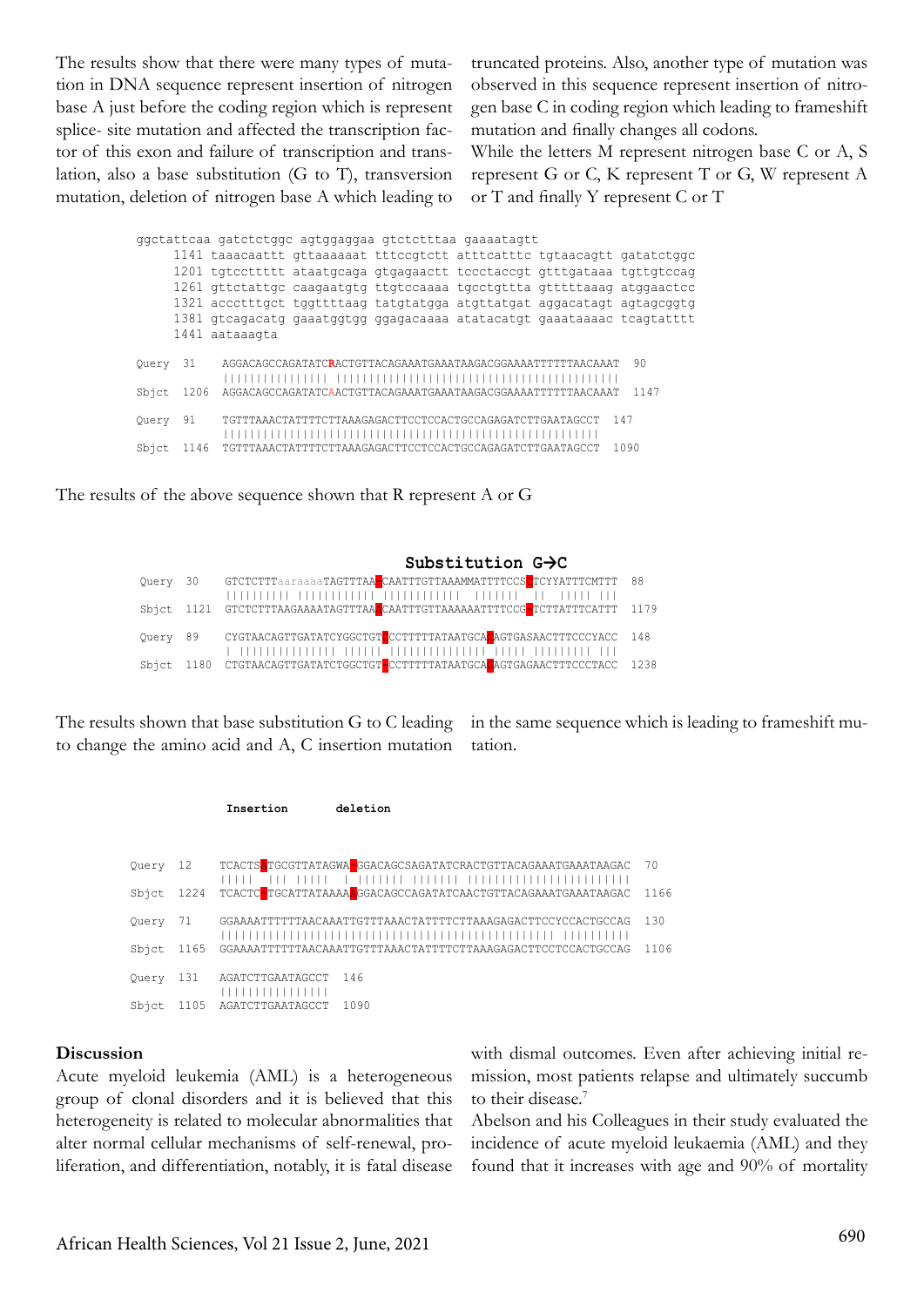exceeds when diagnosed after age 65.8 Kouchkovsky and Abdul-Hay in his study estimated the incidence of AML and found that the incidence increases with age, from 1.3 per 100 000 population in patients less than 65 years old, to 12.2 cases per 100 000 population in those over 65 years and he observed that 70% of patients 65 years or older will die of their disease within 1 year of diagnosis.9 Previous study when analyzed 44 patients' samples with normal karyotype-AML investigated that the median age of the patients was 62 years (range 18– 89 years).10

The age and cytogenetics have been most important prognostic criteria in AML. Recently, molecular genetics were added as another important criteria, this means identify potential targets for treatment<sup>7</sup>.

In present study our patients with AML 10% of them were had NPMI mutation positive, and 90% were negative. Yusoff et al. said that the most common genetic abnormality in AML were NPM1 mutations at exon 12 and he found it in approximately 24 to 45% of all AML cases.<sup>11</sup> Gallagher in his study found that more than 50% of normal karyotype-AML cases harbor mutations in the NPM1 gene, and he concluded that it the highest incidence of any mutation in AML.<sup>12</sup> Mencia-Trinchant, et al. found that half of his patients with AML have normal cytogenetics whereas 40% to 50% of these patients have NPM1 mutations.<sup>7</sup> Balatzenko et al. detected that 24.8% of AML patients harboring NPM1-A mutation.<sup>13</sup> Kunchala et al. reported that patients with normal karyotype-AML carry NPM1 mutations estimated approximately 50–60% that characterized by cytoplasmic dislocation of the NPM1 protein.<sup>6</sup> A good molecular marker for assessing the clinical status and predicting the outcomes in AML patients was Nucleophosmin 1 gene (NPM1) mutation.<sup>14</sup>

Webersinke et al. reported that as primary leukemogenic the mutations in exon 12 of the nucleophosmin (NPM1) gene have been described and event in up to 35% of adult acute myelogenous leukemia (AML) cases and they added that this type of AML is listed as provisional entity in the World Health Organization classification of tumors of the hematopoietic and lymphoid tissues.15 Juliusson and Colleagues reported that mutations in Nucleophosmin 1 (NPM1) provide prognostic information with clinical relevance through choice of treatment and they found that significantly females more often had NPM1 mutation than male.<sup>4</sup> Dohner et al. found that AML patients with concurrent NPM1 mutation were older and more frequently female.16

In present study the nucleotide sequence was read by

Bio Edit Program and use of Blast in NCBI to compare with other isoforms of NPMI in Gene Bank. Our results represented that there was a base substitution (C to A), (G to C) and (G to T), transversion mutation, deletion of nitrogen base A which leading to truncated proteins, in addition the results showed that there were many types of mutation in DNA sequence represent insertion of nitrogen base A just before the coding region which is represent splice- site mutation that affected the transcription factor of this exon and failure of transcription and translation. Also, another type of mutation was observed in this sequence represent insertion of nitrogen base C in coding region which leading to frame shift mutation and finally change all codons this means that in our study all mutated cases were heterozygous and retained a wild type allele.

Brunetti et al. found that more than 50 mutations in exon 12 in NPM1 which consist of 4 bp insertions and the most common is mutation A which found in about 80% of cases, they clarified that all exn 12 variants cause a frameshift in the last few C-terminal amino acids of NPM1.2 Mencia-Trinchant et al. they also indicated that all possible four nucleotide insertions in exon 12 frameshift insertion mutations and 100% of DNA fragments contain NPM1 insertions which is type A.7 Jeon et al. in his study identified NPM1 mutations in 19 (22.9%) of the 83 AML patients and 16 (84.2%) of them were type A NPM1 mutations.<sup>17</sup>

The "type A" mutation is defined by insertion of the four nucleotides thymine, cytosine, thymine and guanine and results in a lengthening of the protein. Pastore et al. found in their study that the majority of cases frameshift NPM1 mutations due to an insertion of four bases, which cluster in exon 12 and according to the inserted tetranucleotide they mention that in 80% the most common being type A mutations (TCTG), followed by type B (CATG) and type D (CCTG) mutations in about 10%.18

B23 protein also known as Nucleophosmin 1 (NPM1), resides primarily in the nucleus, but shuttles continuously between the nucleus and cytoplasm and this protein contains a number of motifs that predominantly oligomeric and binds to other proteins, including tumor suppressor proteins. Notably, mutations in NPM1 can be detected in AML at relapse, even many years after the initial diagnosis, so that these mutations recently updated World Health Organization (WHO) classification of myeloid neoplasms and acute leukemia and has been defined as a distinct molecular leukemia in addition it is a reliable biomarker for assessment of disease status in AML.<sup>3</sup>